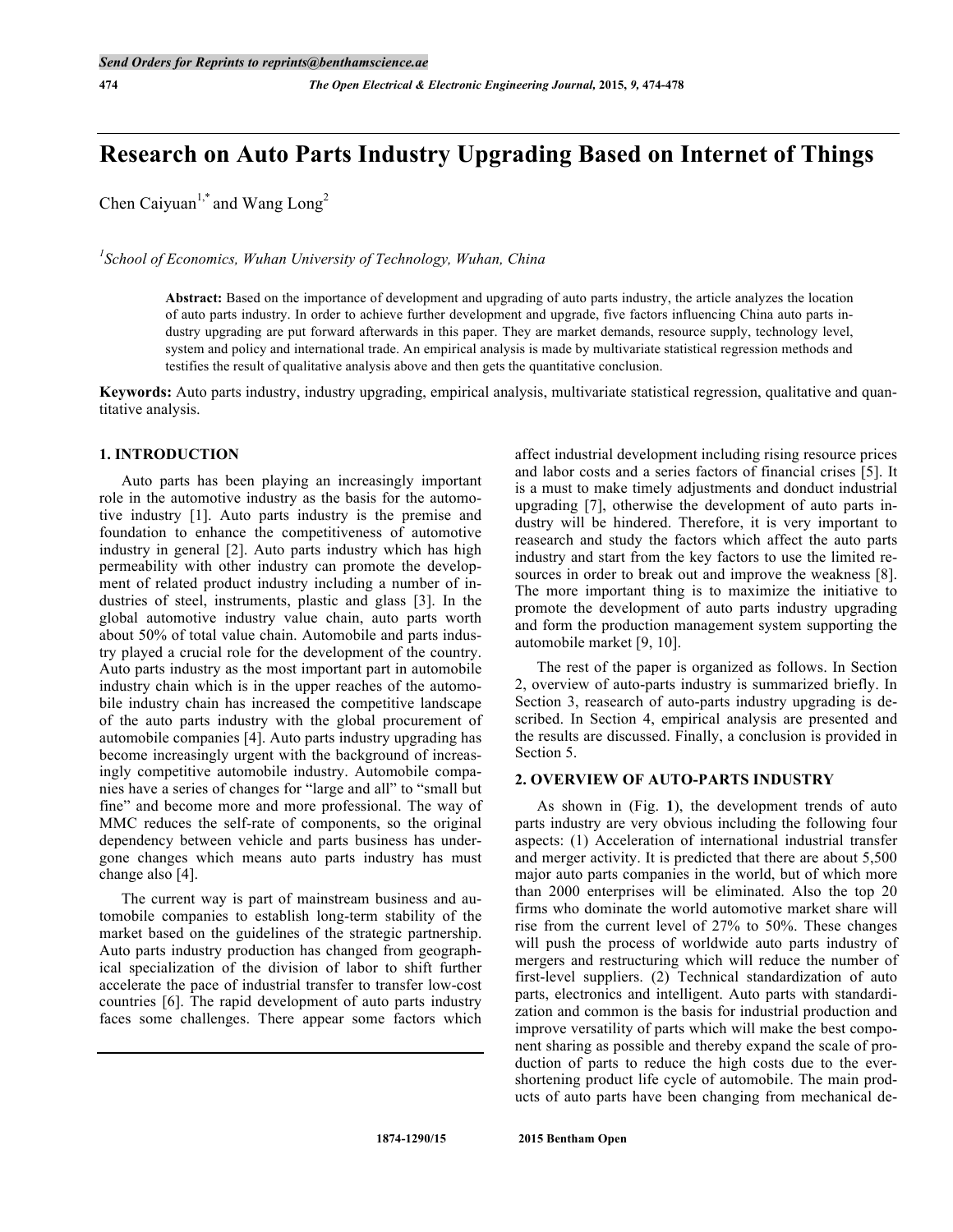vices to consumer electronics products. (3) Modular grading supply system. Automobile factory increasingly tends to a modular and systematic procumbent. It's more closely for collaboration between suppliers and make auto parts plant to reduce the number of parts to form a new assembly module. Global automotive supplier system gradually evolved pagoda structure including three distinct levels: plant is responsible for the whole supply chain management in the first level and parts supplier is to become the second and third suppliers which make cooperation between the supply chain more standardized. (4) Trends in cluster development. From the point of view of industrial structure, the automobile industry is a complete organic production system with vehicle manufacturing, component manufacturing and automotive services. Its features of long industry and many associated industry determine the advantages of cluster of automobile industry.

Despite the development of auto parts is rapid, there also exists some problems. a) It's so difficult to form scale of auto parts industry due to the irrational structure. b) There is not enough funding for research and development, then the technology is very low and independent innovation capability is not strong. c) Parts industry and automobile industry development are not in synch which restricts the development of parts industry. d) Parts industry is not concentrated and it is difficult to form cluster.

# **3. REASEARCH OF AUTO-PARTS INDUSTRY UP-GRADING**

Auto parts industry upgrading includes the upgrading of industrial structure.

1) Industry level. Upgrading in industrial level is mainly from the upgrade of industrial structure to technology upgrades and then to the position as shown in (Fig. **2**).

2) Enterprise level. Firm-level upgrade is mainly from the upgrade of manufacturing system to enterprise technology upgrades and then to enterprise brands as shown in (Fig. **3**).

Under the premise of a smooth embedding in the global value chain, the strategy for future development of China's auto parts industry should be like this. Government guides local parts companies to break through on the value chain governance patterns through the development of relevant industrial policies and adjust its connection with the global value chain in order to seek greater development space of China's auto parts industry.

In addition to government industrial policy support, Chinese parts companies which as the subject of innovation policy and practice and implementation of value chain governance patterns should enhance the supply capacity by the way of increasing the strategic investments, strategic reorganization, entering new markets and new value chain.

# **3. EMPIRICAL ANALYSIS ON THE AUTO PARTS INDUSTRY UPGRADING**

# **3.1. Basic Model and Variable Selection of Empirical Analysis**

#### (1) Basic model.

Cobb-Douglas function can be used to study the relationship between inputs and outputs in a country or region. We used this economics of mathematical models to study labour and capital which inputs on the progress and development of China's auto parts industry. The basic model is as follows:

$$
Y = A_{t} L^{\alpha} K^{\beta} \mu \tag{1}
$$

When  $\alpha + \beta > 1$ , it is increasing returns industry that it is benefical to expand the scale of production to increase economic output for technology. It is opposite when  $\alpha + \beta < 1$ . In the case of  $\alpha + \beta = 1$ , it shows that productivity is not rose in tandem with the expansion of production scale and we can increase economic efficiency only by improving the technical level.

ADF test is used to verify if the time series is stationary. Stationary time series can construct a regression model and other econometric models. Non-stationary time series is to have a smooth sequence by differential elimination unit root, it will return the regression analysis that is pseudo. Two delay difference regression model is as follows:

$$
\Delta Y_t = \beta_1 Y_{t-1} + \beta_2 \Delta Y_{t-1} + \beta_2 \Delta Y_{t-2} + \beta_4 + \beta_5 + e_t \tag{2}
$$



**Fig. (1).** Factors affecting the auto parts industry upgrading.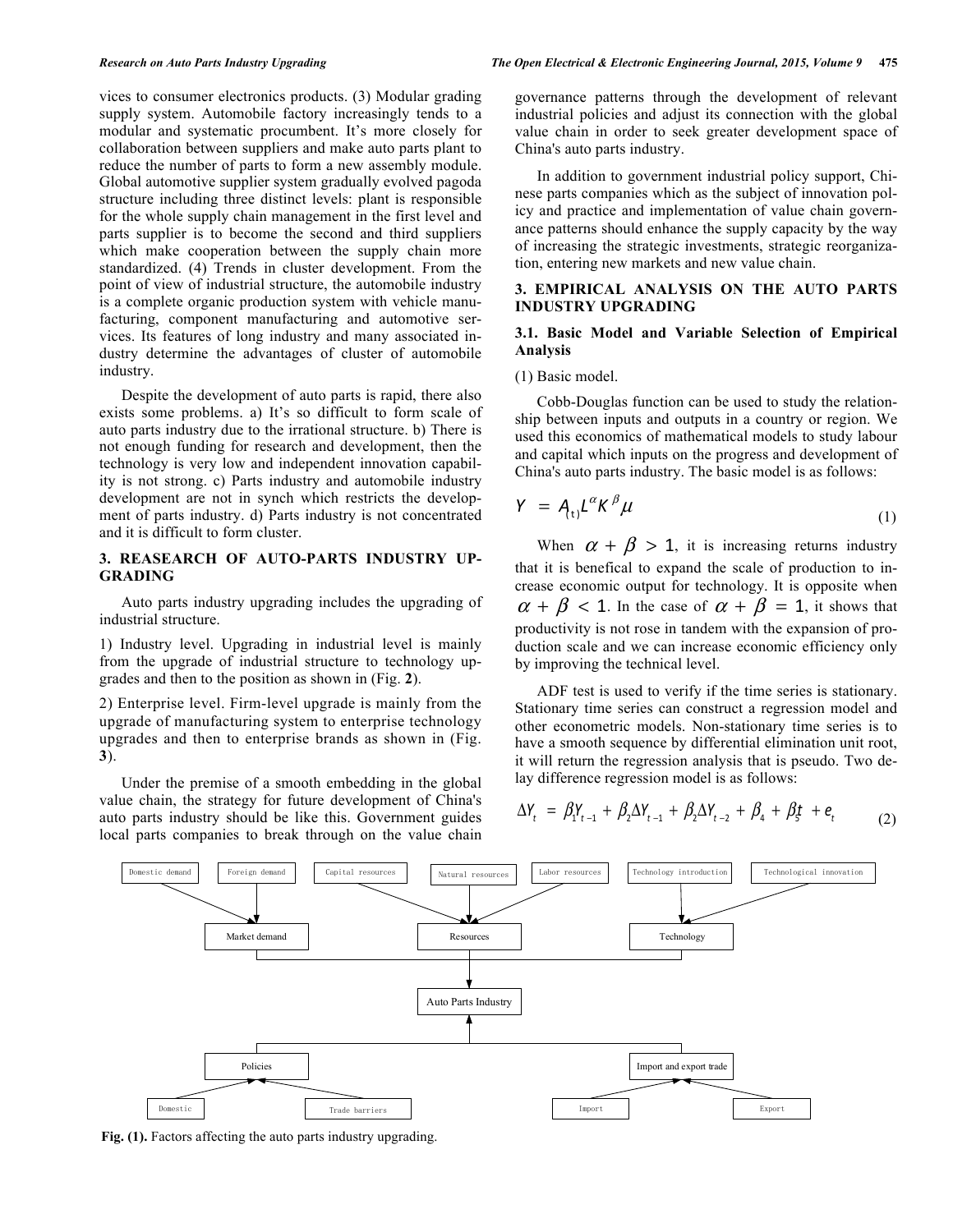

Level matching the vehicle research and development system

**Fig. (3).** Auto parts enterprise upgrade path.

Management level

# (2) variable selection

The article chooses quantifiable variables to conduct empirical analysis on China's auto parts industry upgrading. 1) The explained variable *Y* . The article selected indicators of value chain upgrading of industrial added value in consideration. 2) Capital input  $K$ . It is indicated by fixed capital investments in auto parts industry. 3) Labour input

*L* . This article assumes that the labor force is equal to the total number of employed persons. 4) Technological innovation *R* . Technological progres is representative of the amount of investment in research and development. 5) Degree of external trade *Z* . The article selected the total import and export volume to reflect. 6) Degree of marketization *M*.

• Private label product awareness

| Variable         | <b>ADF</b> | (c,t,n) | <b>Critical Value of 1%</b> | <b>Critical Value of 5%</b> | Stationarity |
|------------------|------------|---------|-----------------------------|-----------------------------|--------------|
| InY              | 3.177      | (0,0,0) | $-4.800$                    | $-3.791$                    | No           |
| $D(\ln Y)$       | $-3.796$   | (0,0,0) | $-2.740$                    | $-1.968$                    | Yes          |
| In $K$           | $-2.813$   | (0,0,0) | $-4.800$                    | $-3.791$                    | No           |
| $D(\ln K)$       | $-4.722$   | (0,0,0) | $-2.728$                    | $-1.966$                    | Yes          |
| In $L$           | 1.547      | (0,0,0) | $-2.728$                    | $-1.966$                    | No           |
| $D(\ln L)$       | $-2.032$   | (0,0,0) | $-2.754$                    | $-1.791$                    | Yes          |
| In $R$           | $-2.025$   | (0,0,0) | $-4.800$                    | $-3.791$                    | No           |
| $D(\ln R)$       | $-3.965$   | (c,t,0) | $-4.886$                    | $-1.970$                    | Yes          |
| In $Z$           | 1.488      | (0,0,0) | $-2.754$                    | $-1.970$                    | No           |
| $D(\ln Z)$       | $-4.011$   | (0,0,0) | $-4.886$                    | $-3.828$                    | Yes          |
| In M             | $-1.234$   | (0,0,0) | $-4.059$                    | $-3.118$                    | No           |
| $D(\text{In }M)$ | $-2.809$   | (0,0,0) | $-2.754$                    | $-1.970$                    | Yes          |

| Variable unit root test results. | Table 1. |  |  |  |  |
|----------------------------------|----------|--|--|--|--|
|----------------------------------|----------|--|--|--|--|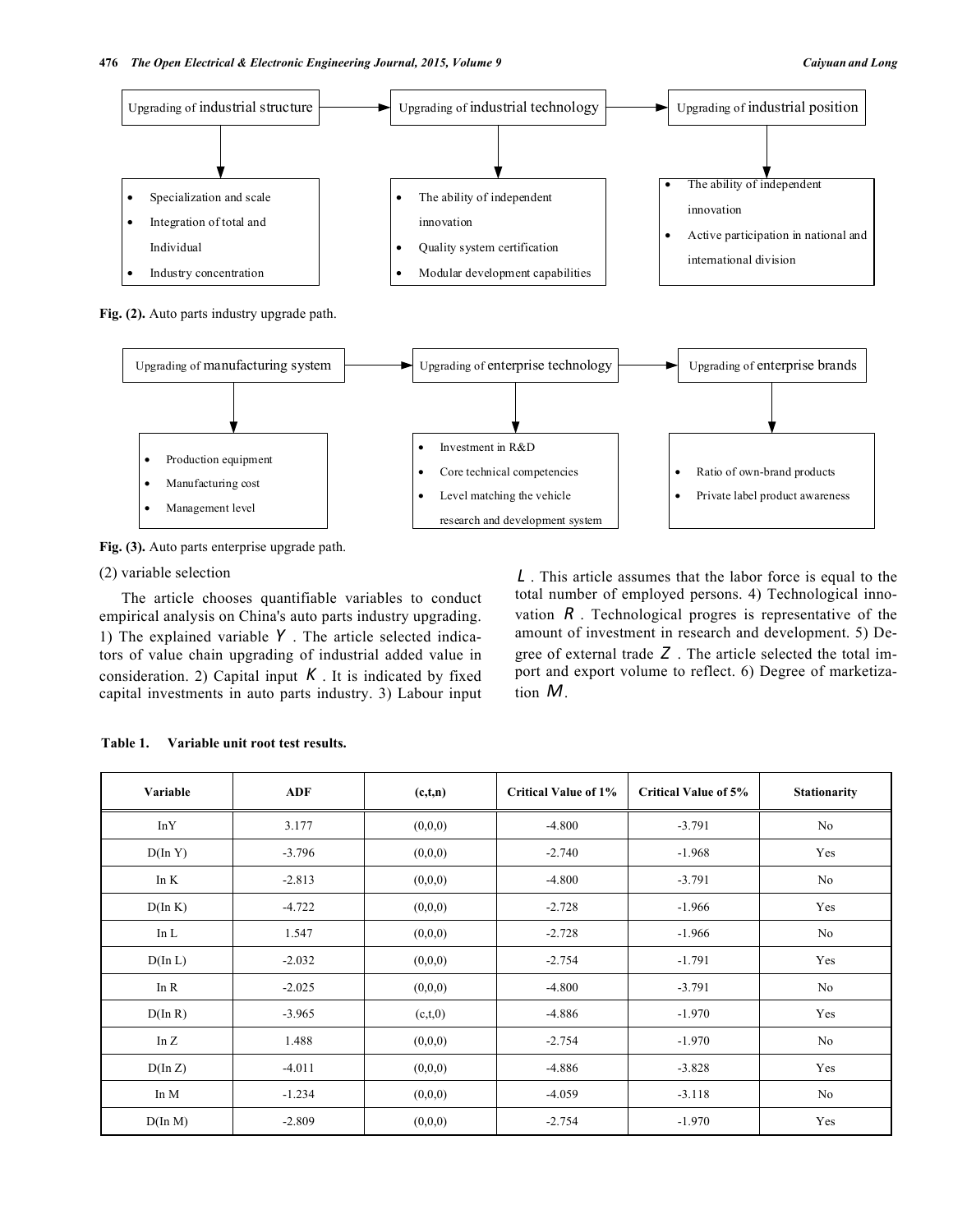| Hypothesized<br>No. Of $CE(s)$ | Ejgenvalue | Trace<br><b>Statistic</b> | 0.05<br><b>Critical Value</b> | Prob.  |
|--------------------------------|------------|---------------------------|-------------------------------|--------|
| None                           | 0.992484   | 82.76715                  | 29.79707                      | 0.0000 |
| At most 1                      | 0.634763   | 14.29747                  | 15.49471                      | 0.0052 |
| At most 2                      | 0.442770   | 6.811968                  | 3.841466                      | 0.0041 |

#### **3.2. Results**

This article will use the Eviews6.0 measuring software to conduct empirical analysis for development of China's auto parts industry and its influencing factors and verify the impact and contribution of these factors on China's auto parts industry development. Test results are presented in (Table **1** and **2**).

D(lnY) represents the first-order difference of InY. The c, t and n represents the intercept term, trend and lag order. From the data above, we can get:

 $\ln Y = -6.62 + 0.563 \ln L + 0.814 \ln K$  (3)

 $\ln Y = 3.242 + 3.082 \ln R$  (4)

 $\ln Y = 14.295 + 2.05 \ln M$  (5)

$$
ln Y = -11.172 + 5.456ln Z
$$
 (6)

The article conducts empirical analysis of the five factors, results are shown in (Fig. **4** and **5**).



**Fig. (4).** Drop line of empirical analysis of factors.

From the results presented above, resources of capital and labor inputs, the degree of technological progress, trade and market-oriented upgrades on the auto parts industry has more or less influence. Capital resources and impact of labour input in the two comparison shows that while capital and labor resources upgrade on the auto parts industry has a positive role. Capital investment will contribute significantly to upgrading automobile parts industry. Based on high extraversion, foreign investment of auto parts industry plays the important role and increases the financial support.



**Fig. (5).** Results of empirical analysis of factors.

#### **CONCLUSION**

Technological progress is a strong boost to development of automobile parts industry with long-term stability and relevance. Auto parts industry is still shown as increasing scale enterprises. Investment in research and development will strengthen technical innovation and the core technology means we can take control of the core and a high added value links in the industrial value chain to improve the subordination of value chain and speed up industrial development and upgrading greatly.

It is desirable to further apply empirical analysis to solving those more complex real-world optimization problems and it will be our further work.

# **CONFLICT OF INTEREST**

The authors confirm that this article content has no conflicts of interest.

#### **ACKNOWLEDGEMENTS**

This work is supported by education department project "performance measurement of achievement of university" (EFA090413).

#### **REFERENCES**

[1] R.A. Corredoira, G.A. McDermott, "Adaptation, bridging and firm upgrading: How non-market institutions and MNCs facilitate knowledge recombination in emerging markets", *Journal of International Business Studies*, vol. 45, no. 6, pp. 699-722, 2014.